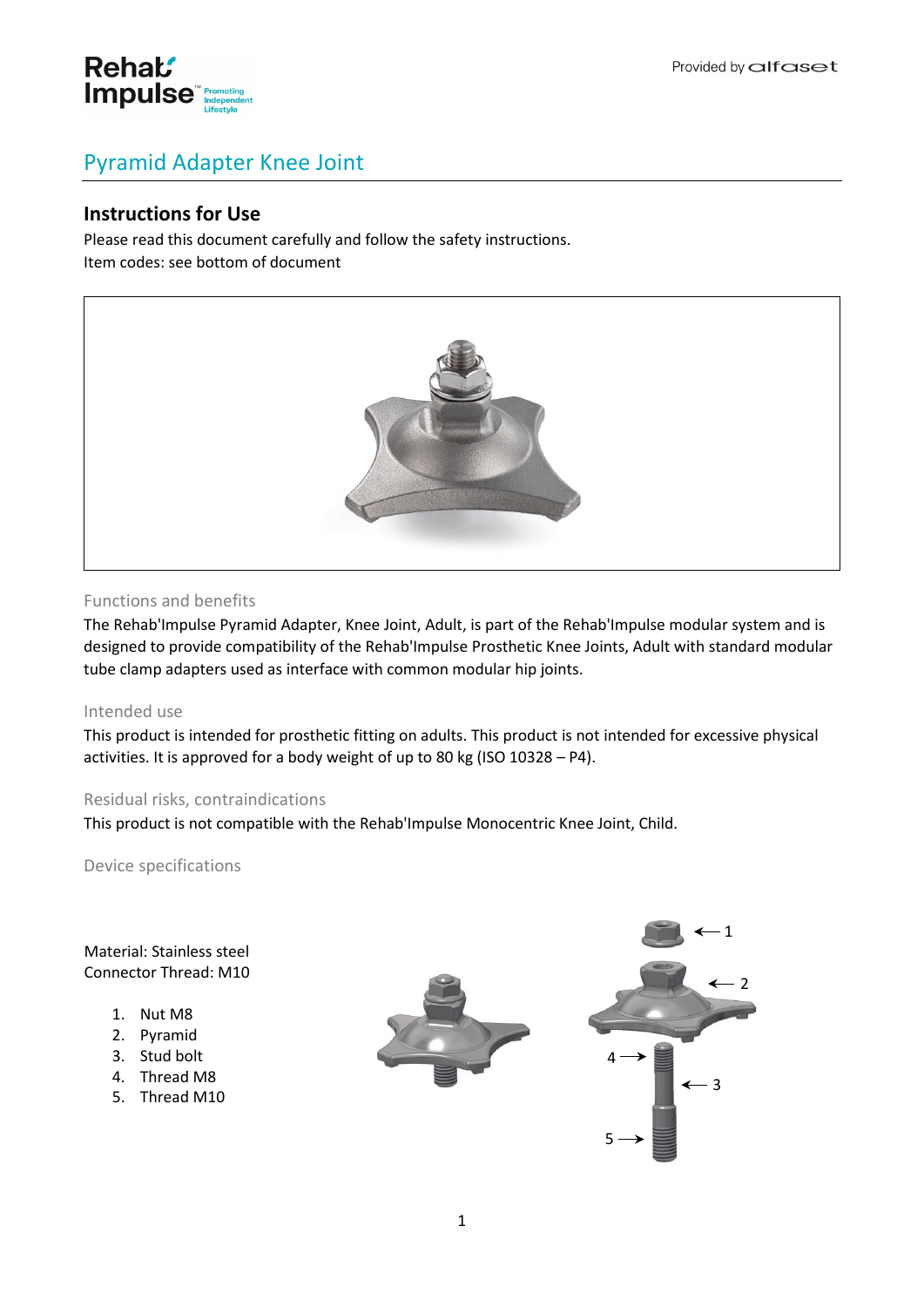

**Training** 

n/a

# Storage/handling

- Store product in dry conditions
- Store at room temperature (ideally between 15°C and 25°C)
- Keep out of direct sunlight or other sources of light with a high UV content
- Take precautionary measures against sparking and fire

#### Environmental conditions

#### *Recommended environmental conditions:*

- Temperature range for use : -10°C to 60°C (14°F to 140°F)
- Relative humidity 0% to 90%, no condensing situation
- Avoid exposure to dust, sand, salt water, acids and urine

#### Included in delivery

- 1x Nut M8
- 1x Pyramid
- 1x Stud bolt M10/M8

#### Assembly instructions

- Screw the stud bolt into the knee shell insert M10
- Slide pyramid over stud bolt; ensure that the 4 pins under the pyramid fit with the 4 corresponding positions in the PP Shell of the prosthetic knee joint
- Tighten M8 Nut (recommended torque: 20Nm)
- Both, M8 and M10 stud bolt threads must be glued before tightening (recommended product: Loctite® Threadlock 243)





#### Maintenance

This device is designed for low maintenance. The prosthetic component should be inspected after the first 30 days of use. After this period, it is recommended to inspect the device at least every six months for signs of unusual wear.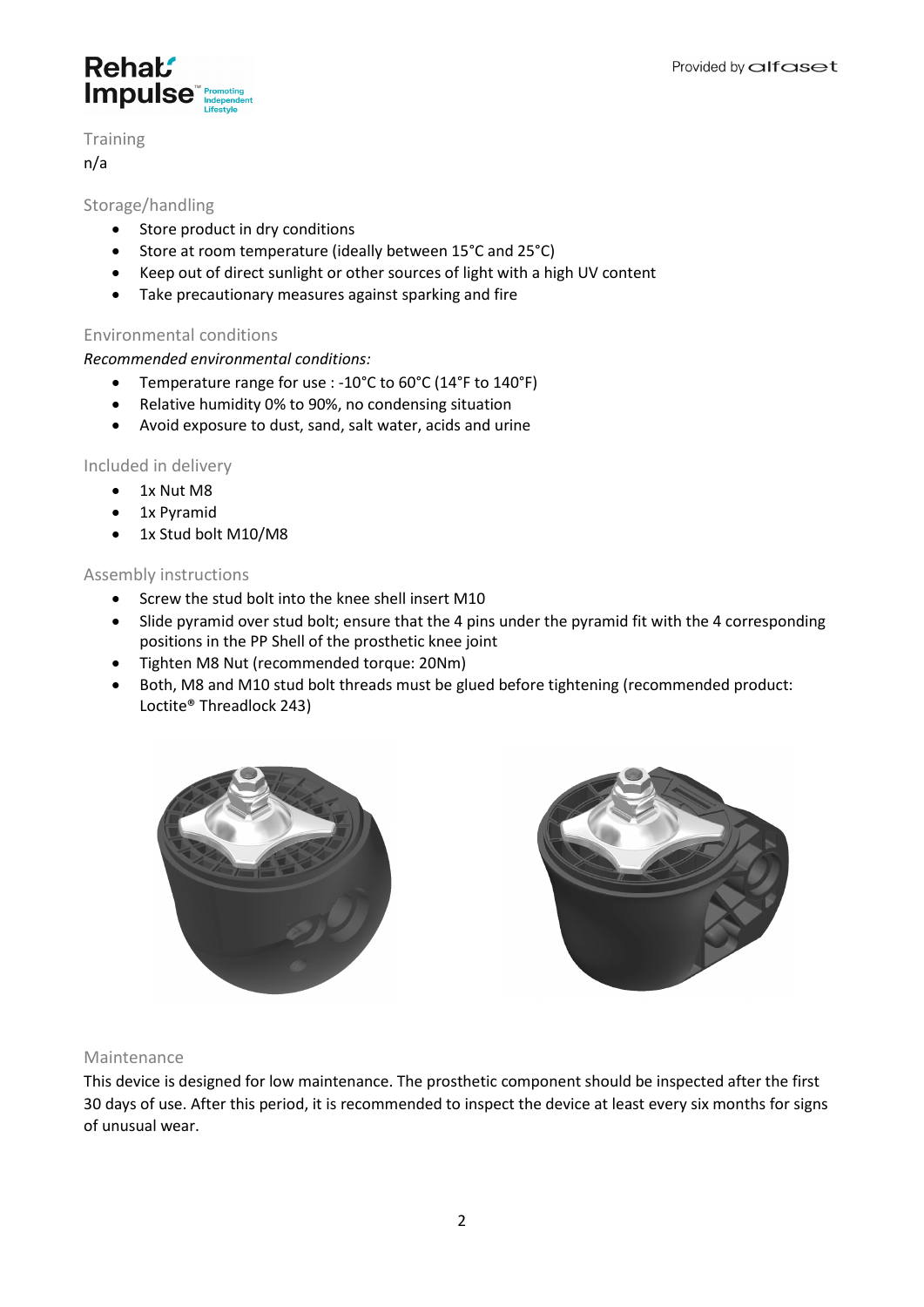

#### Cleaning and care

This device can be cleaned using mild soap or solvent followed by rinsing with water. Allow device to dry completely before use. Avoid strong acid (pH=4 or less) and oxidizing agents.

This device has been engineered for a service life of three to five years depending on user's activity level. Scheduling of regular maintenance lies within the discretion of the service provider. The user shall discontinue use and report to the service provider in the event of any breakage, failure, change in function or any unusual wear.

# Disposal

Users are advised to return defective or worn out products to their clinician.

Please note that disposal of this product with regular domestic waste may not be permitted in all countries of use. Not following the disposal regulations of the responsible authorities may have a detrimental impact on health and environment.

# Reusability

This device is intended for single-use only.

# Compatibilities

The Rehab'Impulse Pyramid Adapter, Knee Joint, Adult is compatible with the Rehab'Impulse Monocentric Knee Joint, Adult and with the Rehab'Impulse Polycentric Knee Joint, Adult. It is furthermore compatible standard modular tube clamp adapters.

- 74-00243 Monocentric Knee Joint, Adult, Beige
- 74-00244 Monocentric Knee Joint, Adult, Olive
- 74-00245 Monocentric Knee Joint, Adult, Terra
- 74-00246 Polycentric Knee Joint, Adult, Beige
- 74-00247 Polycentric Knee Joint, Adult, Olive
- 74-00248 Polycentric Knee Joint, Adult, Terra

# Warnings, precautions

Using the product without following these instructions for use may cause injury or harm to the user and/or damage the product. This device shall be fitted by trained prosthetists only. Ensure that the approved service life of 3 million cycles is not exceeded. Do not expose the product to environmental conditions other than the ones specified in this instruction. If damage is apparent or in case of doubt, do not continue using the product. Take suitable measures as required (e.g. cleaning, repair, replacement by trained P&O personal). In case of contact with salt water, acid, abrasive substances or any substance identified above, promptly clean the product in accordance with the chapter "Cleaning and Care".

# Compliance

This device has been tested according to the ISO 10328 standard to 3 million load cycles and is approved for a body weight of 80kg (P4).

Depending on the user's activity level, this corresponds to a service life of three to five years. It is recommended to carry out regular safety checks.